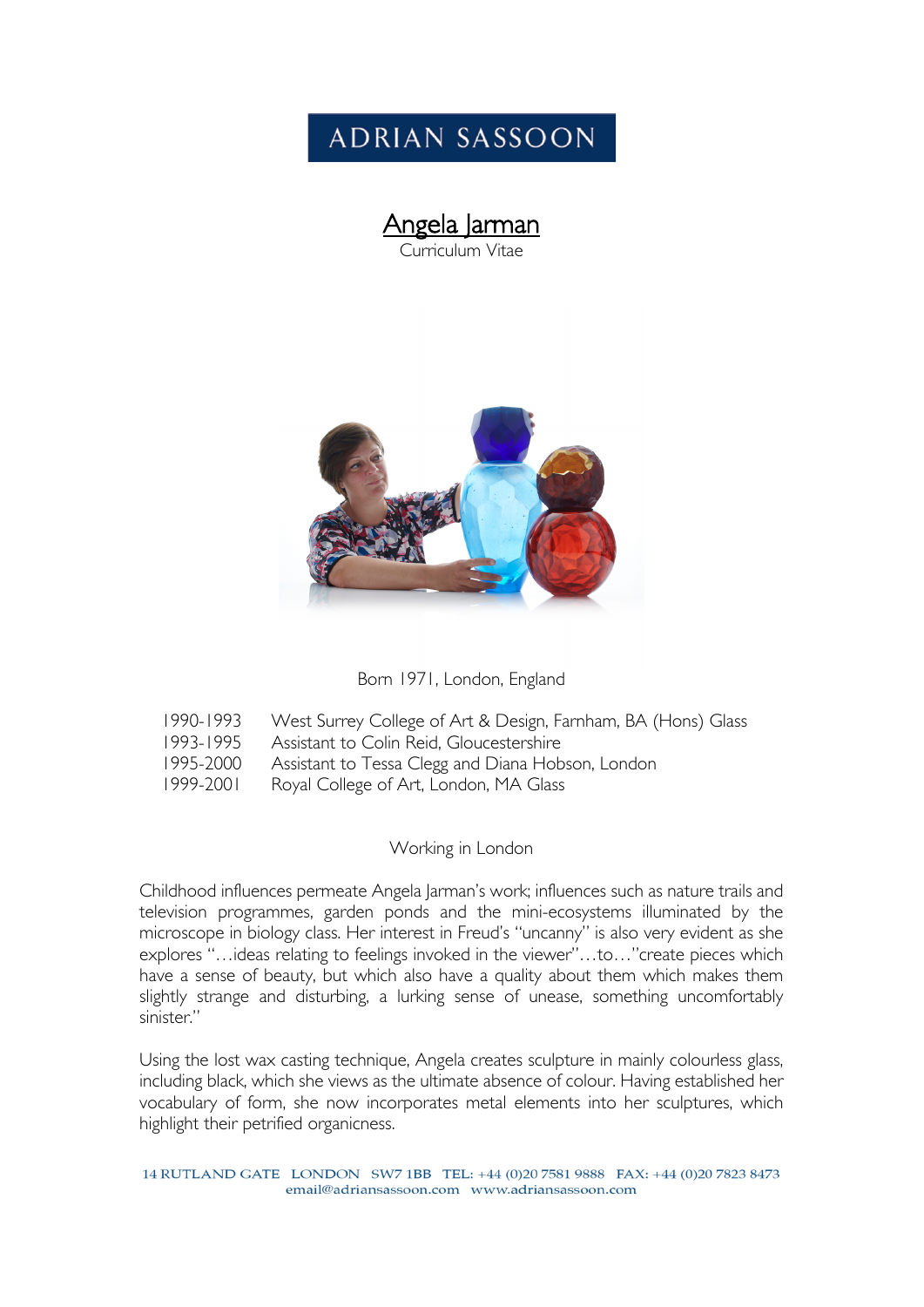## Selected Exhibitions

| 2022 | Adrian Sassoon, Salon of Art & Design, New York, USA                                |
|------|-------------------------------------------------------------------------------------|
|      | Adrian Sassoon, Pavilion of Art & Design London, London                             |
|      | Adrian Sassoon, Masterpiece London, The Royal Hospital Chelsea, London              |
|      | A Thread of Light, Colin Reid with Three Generations of British Cast Glass Artists, |
|      | Museum in the Park, Stroud                                                          |
|      | Adrian Sassoon, TEFAF New York Spring, New York, USA                                |
| 2021 | Adrian Sassoon at Parham, a House of History, Parham House, West Sussex             |
| 2020 | Adrian Sassoon at The London House of Modernity, London                             |
|      | Vessel Gallery, COLLECT, Somerset House, London                                     |
|      | Adrian Sassoon, TEFAF Maastricht, The Netherlands                                   |
| 2019 | Adrian Sassoon, Salon of Art & Design, New York, USA                                |
|      | Adrian Sassoon, Pavilion of Art & Design London, London                             |
|      | A Thread of Light, Liuli Museum, Taipei, Taiwan & tour                              |
|      | Adrian Sassoon, Masterpiece London, The Royal Hospital Chelsea, London              |
|      | Adrian Sassoon, TEFAF New York Spring, New York, USA                                |
|      | Adrian Sassoon, TEFAF Maastricht, The Netherlands                                   |
| 2018 | Adrian Sassoon, Salon of Art & Design, New York, USA                                |
|      | Adrian Sassoon, Pavilion of Art & Design London, London                             |
|      | Adrian Sassoon, Masterpiece London, The Royal Hospital Chelsea, London              |
|      | Adrian Sassoon, TEFAF New York Spring, New York, USA                                |
|      | Adrian Sassoon, TEFAF Maastricht, The Netherlands                                   |
| 2017 | Adrian Sassoon, Salon of Art & Design, New York, USA                                |
|      | Adrian Sassoon, Pavilion of Art & Design London, London                             |
|      | Adrian Sassoon, Masterpiece London, The Royal Hospital Chelsea, London              |
|      | Glass Glamour, Fresh Air Sculpture, Quenington, Cirencester                         |
|      | Adrian Sassoon, TEFAF Maastricht, The Netherlands                                   |
| 2016 | Adrian Sassoon, Salon of Art & Design, New York, USA                                |
|      | Adrian Sassoon, Pavilion of Art & Design London, London                             |
|      | Black to White and Back Again, London Glassblowing, London                          |
|      | Adrian Sassoon, Masterpiece London, The Royal Hospital Chelsea, London              |
|      | The Contemporary Glass Society, Etienne Gallery, Oisterwijk, The Netherlands        |
|      | Adrian Sassoon, TEFAF, Maastricht, The Netherlands                                  |
| 2015 | Adrian Sassoon, Salon of Art & Design, New York, USA                                |
|      | The British Glass Biennale, Stourbridge                                             |
|      | Adrian Sassoon, Pavilion of Art & Design London, London                             |
|      | Summer Showcase, Vessel Gallery, London                                             |
|      | Adrian Sassoon, Masterpiece London, The Royal Hospital Chelsea, London              |
|      | Pyramid Gallery, York                                                               |
|      | Adrian Sassoon, COLLECT, Saatchi Gallery, London                                    |
|      | Adrian Sassoon, TEFAF, Maastricht, The Netherlands                                  |
| 2014 | Adrian Sassoon, Salon of Art & Design, New York, USA                                |
|      | Adrian Sassoon, Pavilion of Art & Design London, London                             |
|      | Adrian Sassoon, Masterpiece London, The Royal Hospital Chelsea, London              |
|      | Adrian Sassoon, COLLECT, Saatchi Gallery, London                                    |
|      | Coburg Glass Prize Exhibition, Coburg, Germany                                      |
|      | Adrian Sassoon, TEFAF, Maastricht, The Netherlands                                  |
| 2013 | Adrian Sassoon, Salon of Art & Design, New York, USA                                |
|      | Adrian Sassoon, Pavilion of Art & Design London, London                             |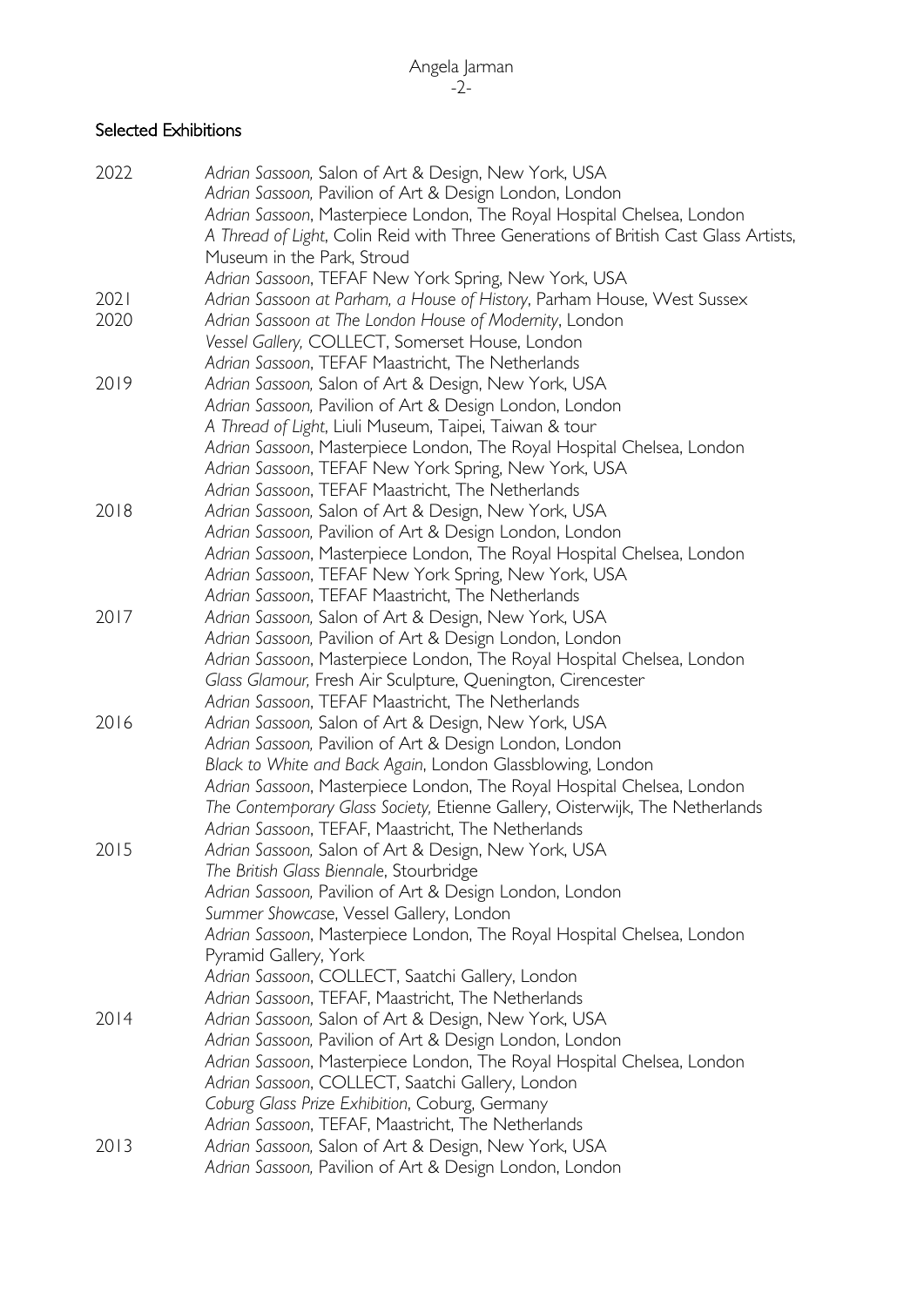#### Selected Exhibitions (continued)

| 2013 | Adrian Sassoon, Masterpiece London, The Royal Hospital Chelsea, London<br>Dan Klein & Alan J Poole Collection, National Glass Centre, Sunderland |
|------|--------------------------------------------------------------------------------------------------------------------------------------------------|
|      | Adrian Sassoon, COLLECT, Saatchi Gallery, London                                                                                                 |
| 2012 | Adrian Sassoon, TEFAF, Maastricht, The Netherlands                                                                                               |
|      | Adrian Sassoon, Pavilion of Art & Design London, London<br>Adrian Sassoon, Masterpiece London, The Royal Hospital Chelsea, London                |
|      | Clare Beck at Adrian Sassoon, COLLECT, Saatchi Gallery, London                                                                                   |
|      | Adrian Sassoon, TEFAF, Maastricht, The Netherlands                                                                                               |
| 2011 | Adrian Sassoon, Pavilion of Art & Design New York, New York, USA                                                                                 |
|      | Adrian Sassoon, Pavilion of Art & Design London, London                                                                                          |
|      | Adrian Sassoon, Masterpiece London, The Royal Hospital Chelsea, London                                                                           |
|      | Clare Beck at Adrian Sassoon, COLLECT, Saatchi Gallery, London                                                                                   |
|      | Clare Beck at Adrian Sassoon, SOFA, New York, USA                                                                                                |
|      | Adrian Sassoon, TEFAF, Maastricht, The Netherlands                                                                                               |
| 2010 | Adrian Sassoon, Pavilion of Art & Design London, London                                                                                          |
|      | Adrian Sassoon, Masterpiece, Former Chelsea Barracks, London                                                                                     |
|      | Clare Beck at Adrian Sassoon, COLLECT, The Saatchi Gallery, London                                                                               |
|      | Flora: The Botanical Experience, Ebeltoft Glas Museum, Ebeltoft, Denmark                                                                         |
|      | Clare Beck at Adrian Sassoon, SOFA, New York, USA                                                                                                |
|      | Adrian Sassoon, TEFAF, Maastricht, The Netherlands                                                                                               |
|      | Remarkable Glass, CGS, Contemporary Applied Arts, London                                                                                         |
| 2009 | Adrian Sassoon, London Art Fair, Business Design Centre, London                                                                                  |
|      | Adrian Sassoon, Pavilion of Art & Design London, London<br>Inspired by The Wallace Collection, The International Ceramics Fair & Seminar,        |
|      | London                                                                                                                                           |
|      | Clare Beck at Adrian Sassoon, COLLECT, The Saatchi Gallery, London                                                                               |
|      | Clare Beck at Adrian Sassoon, SOFA, New York, USA                                                                                                |
|      | Adrian Sassoon, TEFAF, Maastricht, The Netherlands                                                                                               |
|      | Adrian Sassoon, London Art Fair, Business Design Centre, London                                                                                  |
| 2008 | Adrian Sassoon, Design Art London, London                                                                                                        |
|      | European Glass in Context 08, Bornholm Museum, Denmark                                                                                           |
|      | British Glass Biennale, Ruskin Glass Centre, Amblecote, Stourbridge                                                                              |
|      | Two-person show with Galia Amsel, Masterworks Gallery, Auckland, New                                                                             |
|      | Zealand                                                                                                                                          |
|      | Adrian Sassoon, The International Ceramics Fair & Seminar, London                                                                                |
|      | Clare Beck at Adrian Sassoon, SOFA, New York, USA                                                                                                |
|      | Adrian Sassoon, TEFAF, Maastricht, The Netherlands                                                                                               |
|      | Adrian Sassoon, London Art Fair, Business Design Centre, London                                                                                  |
| 2007 | Side by Side, The Devon Guild of Craftsmen, Bovey Tracey, Devon<br>Adrian Sassoon, The International Art + Design Fair, New York, USA            |
|      | Adrian Sassoon, The International Ceramics Fair & Seminar, London                                                                                |
|      | Clare Beck at Adrian Sassoon, SOFA, New York, USA                                                                                                |
|      | Four Decades of Glass, Dan Klein Associates at Adrian Sassoon, COLLECT,                                                                          |
|      | Victoria and Albert Museum, London                                                                                                               |
|      | Adrian Sassoon, London Art Fair, Business Design Centre, London                                                                                  |
| 2006 | Naturally Formed, Goss Gallery, Dallas, Texas, USA                                                                                               |
| 2005 | Celebrating 30 Years, Crafts Council Shop at the Victoria and Albert Museum,                                                                     |
|      | London                                                                                                                                           |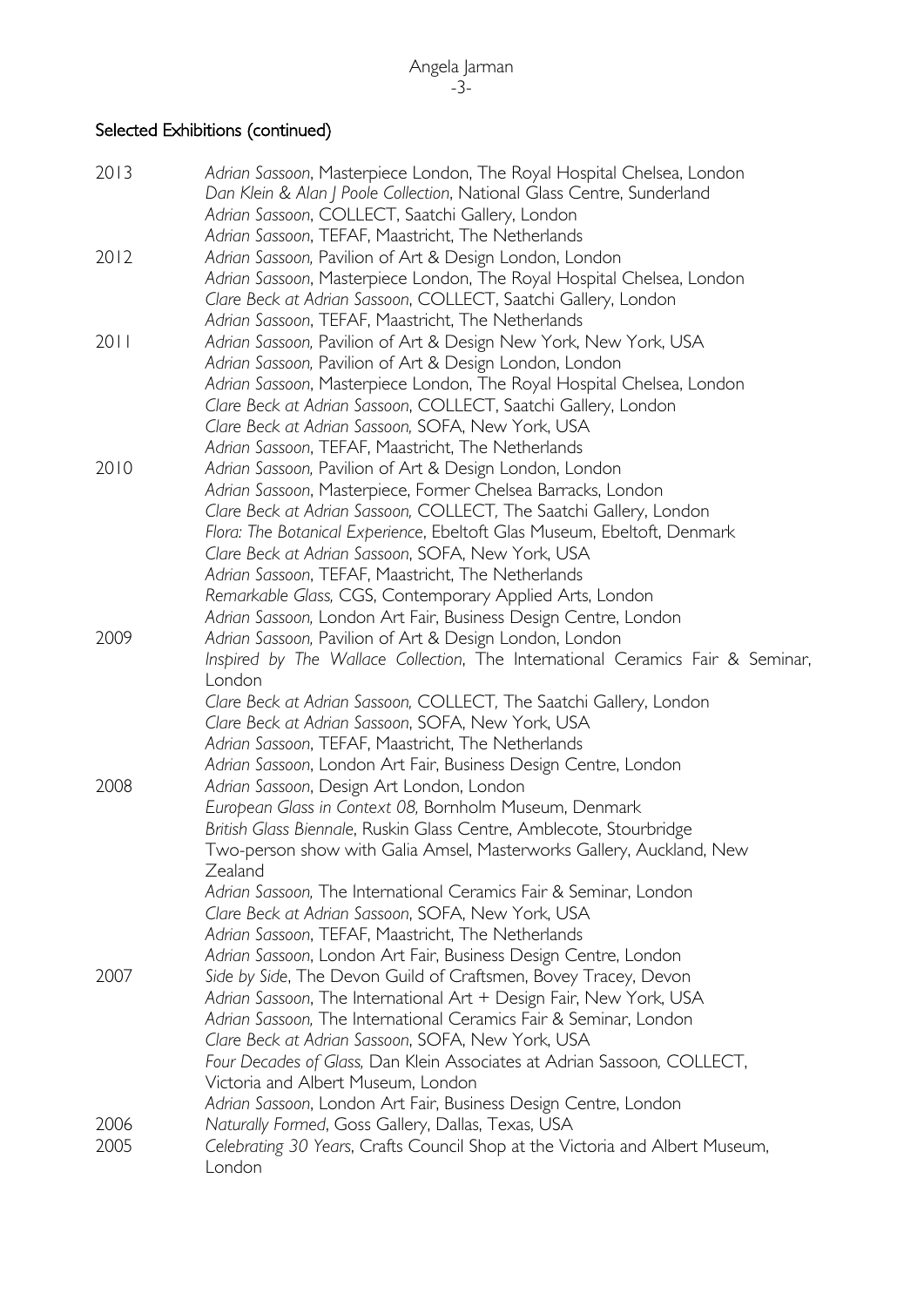#### Selected Exhibitions (continued)

| 2005 | Flower Power, The Scottish Gallery, Edinburgh                                                                                                                  |
|------|----------------------------------------------------------------------------------------------------------------------------------------------------------------|
|      | Showcase: Contemporary Art for the UK, City Art Centre, Edinburgh<br>21 <sup>st</sup> Century British Glass, Dan Klein Associates, Daniel Katz Limited, London |
| 2004 | A Sense of Place, Museo de Arte en Vidrio de Alcorcón, Madrid, Spain                                                                                           |
|      | Lustre: Contemporary British Glass, Tullie House Museum and Art Gallery,                                                                                       |
|      | Carlisle                                                                                                                                                       |
|      | Crafts Council, COLLECT, Victoria and Albert Museum, London                                                                                                    |
| 2003 | Well Set Up, Crafts Council Shop at the V&A Museum, London                                                                                                     |
|      | Jerwood Applied Arts Prize 2003: Glass, Crafts Council Gallery, London                                                                                         |
|      | Crafts Council, SOFA, Chicago, USA                                                                                                                             |
|      | Winter Collection, Cowdy Gallery, Gloucestershire                                                                                                              |
| 2002 | Crafts Council, SOFA, Chicago, USA                                                                                                                             |
|      | Showcase, Crafts Council Shop at the V&A Museum, London                                                                                                        |
|      | Seeking Light, Cowdy Gallery, Gloucestershire                                                                                                                  |
| 2001 | The Show, Royal College of Art, London                                                                                                                         |
|      | 2-person Show, Centrum Goed Werk, Zulte, Belgium                                                                                                               |
|      | Lineart 2001, Brussels, Belgium                                                                                                                                |
| 1999 | Une Collection De Verre, Clara Scremini Galerie, Paris, France                                                                                                 |
| 1998 | Contemporary Decorative Arts, Sotheby's, London                                                                                                                |
|      | Glass UK: Inaugural Show, National Glass Centre, Sunderland                                                                                                    |
|      | Glass UK, City Art Centre, Edinburgh                                                                                                                           |
|      | English Glass, Gausling Gallery, Germany                                                                                                                       |
| 1997 | Young Glass 97, Glasmuseet Ebeltoft, Ebeltoft, Denmark                                                                                                         |
|      | Mixed Exhibition, Clara Scremini Galerie, Paris, France                                                                                                        |
| 1996 | English Glass, Galerie Rob Van Den Doel, The Hague, The Netherlands                                                                                            |
| 1995 | The New Ice Age, Mid Pennines Arts, Lancashire                                                                                                                 |
|      | Ceramics and Glass, Westbourne Gallery, London                                                                                                                 |
| 1994 | New Designers, Ruthin Craft Centre, Ruthin, Wales                                                                                                              |
| 1993 | Glass Metals Ceramics, Butlers Wharf, London                                                                                                                   |
|      | New Designers, Business Design Centre, London                                                                                                                  |
|      | Contemporary Design Fair, Gabriel's Wharf, London                                                                                                              |

### Awards

| 2014 | Shortlisted, Coburg Glaspreis, Coburg, Germany                              |
|------|-----------------------------------------------------------------------------|
| 2009 | Flameworking Residency, Crafts Council funded at The University of          |
|      | Sunderland                                                                  |
| 2008 | Winner, Established Artist Prize, European Glass in Context 08, Bornholm    |
|      | Museum, Denmark                                                             |
| 2005 | Shortlisted, Glass Sellers' Award, The Worshipful Company of Glass Sellers, |
|      | London                                                                      |
| 2003 | Shortlisted Jerwood Applied Arts Prize 2003: Glass, Crafts Council Gallery, |
|      | London                                                                      |
| 2002 | Crafts Council, Setting Up Grant                                            |
|      |                                                                             |